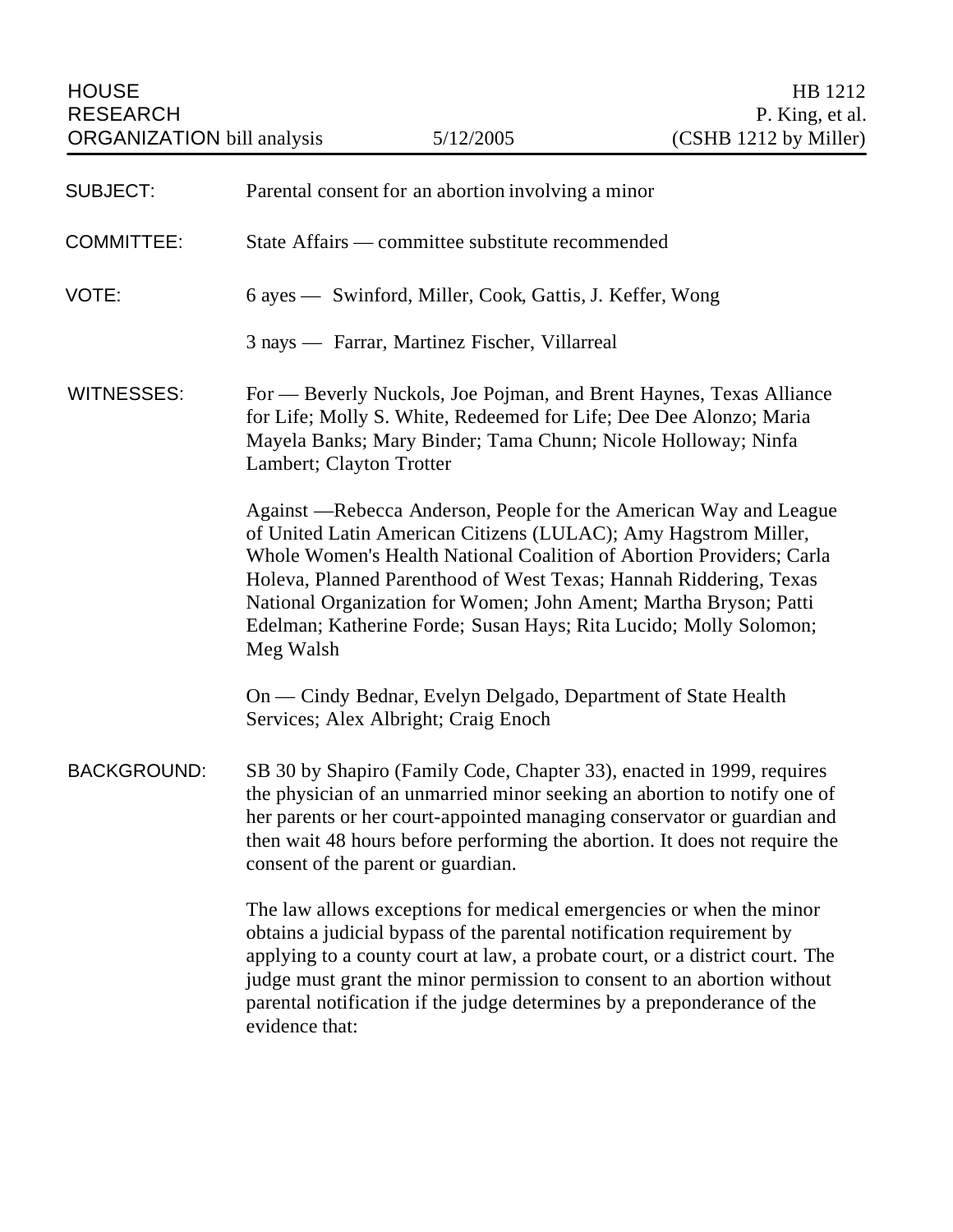- the minor is mature and sufficiently well informed to give consent;
- notification would not be in the ?minor's best interest; or
- notification might lead to physical, sexual, or emotional abuse.

The proceedings must be conducted expeditiously and must protect the minor's anonymity and confidentiality. If the judge denies permission, the minor may appeal to the court of appeals. If either the trial judge or the court of appeals fails to rule within two business days, permission is granted automatically. Under procedural rules issued by the Supreme Court in December 1999, a minor may appeal denial of a judicial bypass to the Supreme Court, but that court has no specific deadline other than to rule "as soon as possible."

The Texas Supreme Court has reviewed the decisions of trial-court judges who ruled against minors seeking to bypass the requirement that their parent or guardian ad litem guardian be notified in advance of the minor's desire to obtain an abortion. The court has issued new legal guidelines for lower courts to follow in such cases and requires trial judges to make specific findings concerning their decisions. The court also established legal standards for appellate review of a trial judge's decision denying a minor's request to bypass the parental notification requirement.

In 2000, the high court made six decisions involving application of the parental notification bypass provision in four separate cases: *In re Jane Doe 1 (I)* 19 S.W.3d 249; *In re Jane Doe 1 (II)* 19 S.W.3d 346.; *In re Jane Doe 2* 19 S.W.3d 278; *In re Jane Doe 3* 19 S.W.3d 300; *In re Jane Doe 4 (I)* 19 S.W.3d 322; and *In re Jane Doe 4 (II)* 19 S.W.3d 337.

DIGEST: CSHB 1212 would amend the Family Code by adding chap. 34, which would prohibit a physician from performing an abortion on an unemancipated minor without consent from the minor's parent or guardian. An affidavit by the physician stating that consent had been obtained, including a copy of the parent or guardian's identification and an affidavit of consent written by the parent or guardian, would be maintained in the minor's medical records. In the absence of government-issued identification, a physician would be required to assume the patient was a minor and would be required to exercise due diligence to determine the patient's age.

> A facility would add to its state report information about an abortion performed on a minor, including whether consent for the abortion was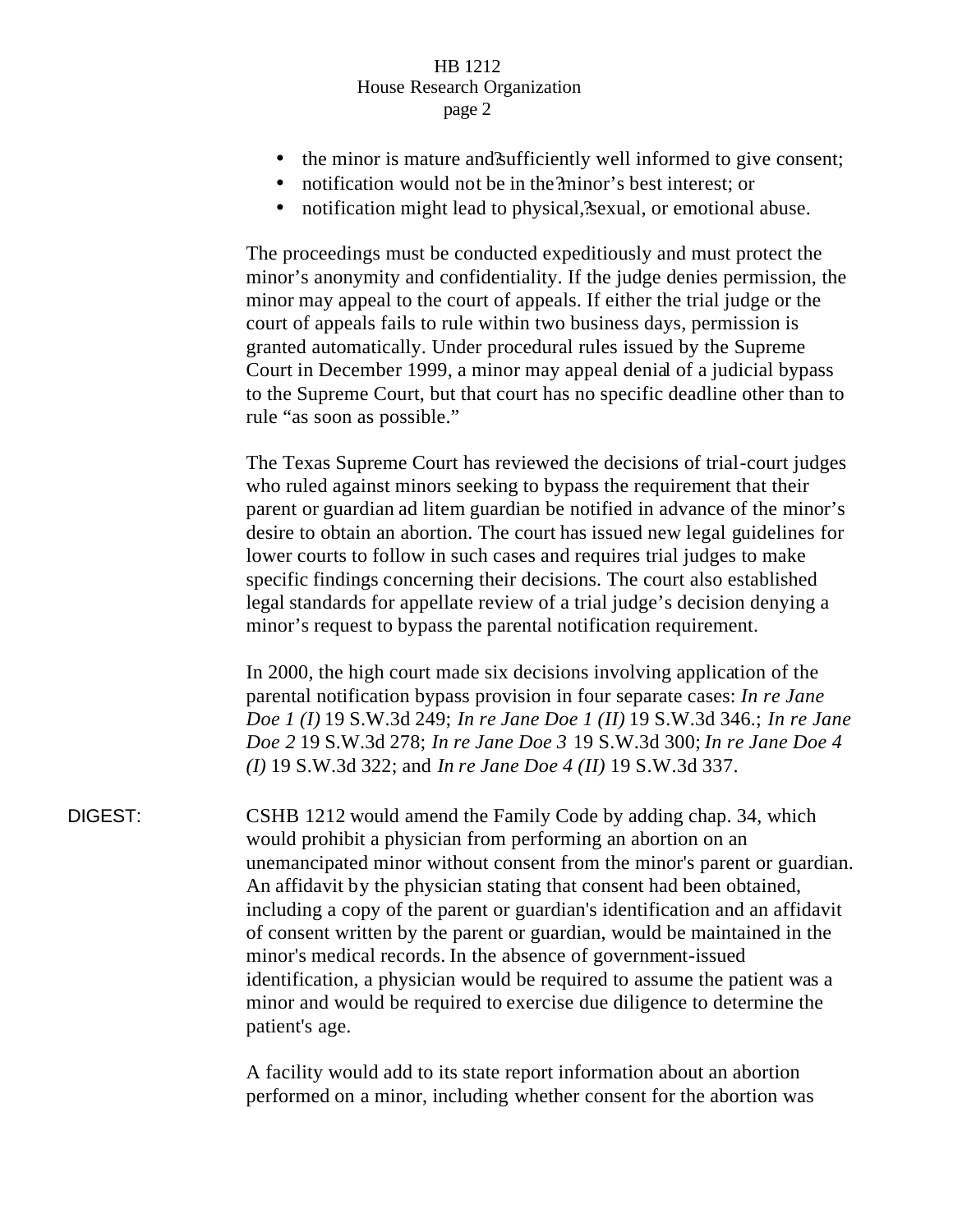obtained from a parent or guardian, whether the minor was emancipated, whether the minor had a valid court order authorizing the abortion without consent and if the court granted the order by action or inaction, whether the abortion was performed because of a medical emergency, and whether suspected child abuse was reported and the age of the patient's sexual partner.

*Emergencies***.** In emergency situations where consent could not be obtained, a physician could perform an abortion on an unemancipated minor to prevent death or serious impairment. If a physician made that determination, the physician would certify in writing in the patient's medical record and to the Department of State Health Services (DSHS) the medical indications supporting that determination. The certificate to DSHS could not include identifying information about the minor and would not be subject to open records disclosure or discovery, subpoena, or other legal process.

If a physician were charged with inappropriately performing an abortion on a minor in an emergency situation, the physician could request a hearing before the Texas State Board of Medical Examiners to determine whether the physician's actions were medically appropriate, and the board's findings would be admissible. A trial could be postponed for 30 days to permit a hearing by the medical board.

*Judicial bypass***.** A minor who sought an abortion without a parent's or guardian's consent could petition a court with probate jurisdiction, county court, or district court, including family district court, for the minor's county of residence or the county in which the abortion would be performed.

The petition would include a statement that the minor was pregnant, unmarried, under 18 years of age, had not been emancipated, and wished to have an abortion without a parent or guardian's consent. The petition and records could use a pseudonym or the minor's initials, rather than her full name. If the minor had retained an attorney, contact information for the attorney would be included. The petition would be retained by the clerk of the court and a copy delivered to the judge.

The court would appoint a guardian ad litem for the minor to represent the minor's best interests. The guardian ad litem could not be the minor's attorney but could be the minor's grandparent, adult brother or sister, adult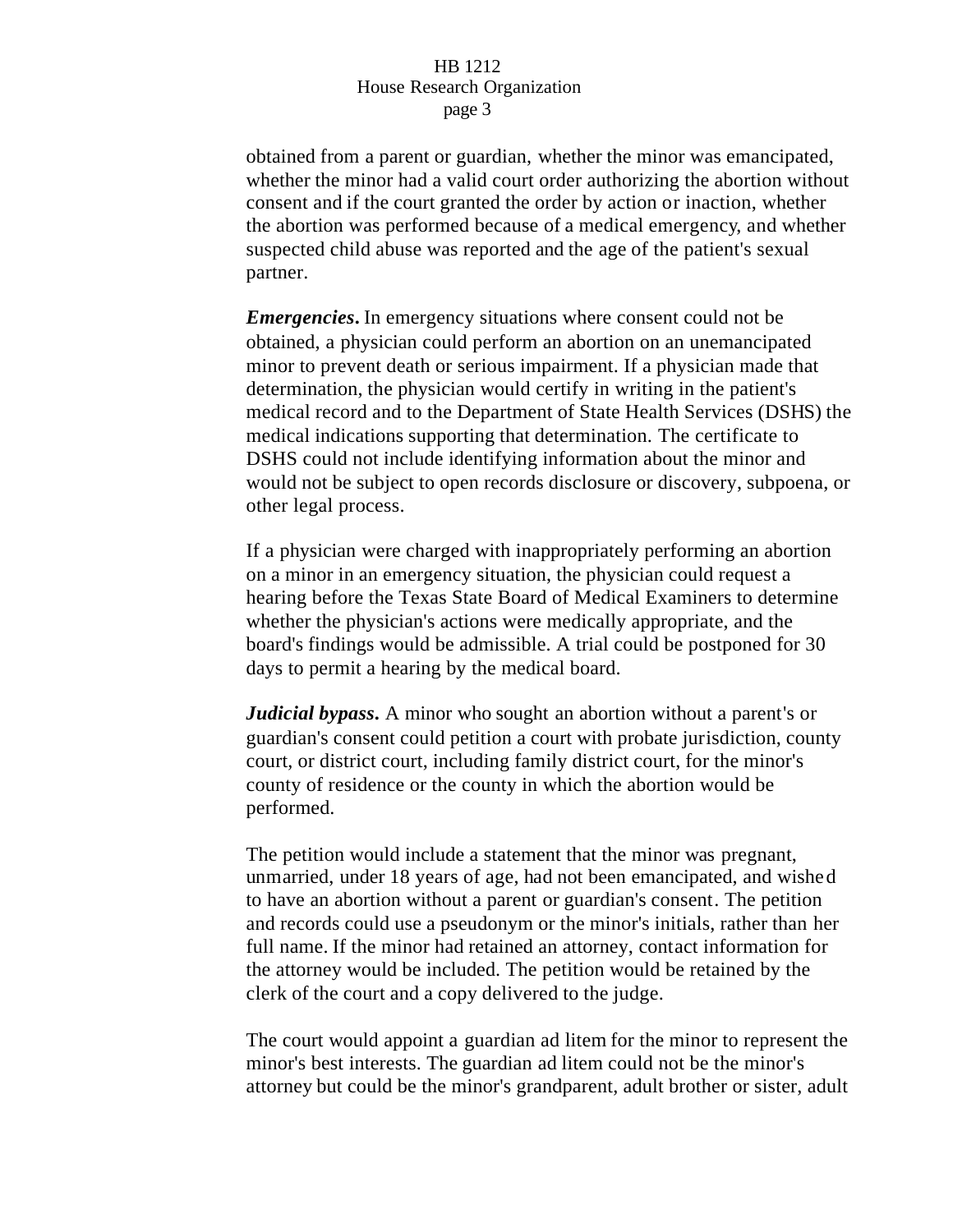aunt or uncle, a psychiatrist or certified psychologist, a Department of Family and Protective Services employee, member of the clergy, or other person selected by the court. The guardian ad litem would be immune from liability for acting in good faith. The court also would appoint an attorney if the minor had not retained one.

The court could not notify a parent or guardian that the minor was pregnant and wanted to have an abortion. Court proceedings would be conducted to protect the anonymity of the minor, including confidential docketing and records. The court could not charge filing fees or court costs to the minor.

The minor would have to appear in person before the judge during the hearing. The judge would have to issue a ruling by no later than 5 p.m. on the fifth business day after the date the petition was filed. The court could grant an extension, upon a minor's request, and the ruling would be due five business days after the minor was ready to proceed.

To authorize a minor to obtain an abortion without a parent's or guardian's consent, the court would have to determine whether by clear and convincing evidence:

- a minor was sufficiently mature and well informed to make a decision about an abortion without the consent of a parent or guardian;
- the abortion would be in the best interests of the minor; or
- obtaining consent would lead to abuse of the minor.

The court could ask about the minor's reasons for seeking the abortion and consider whether the minor was informed of DSHS information materials.

If the court failed to issue a ruling in the specified time, the application would be deemed granted, and the clerk of the court would issue a certificate to that effect. If the abortion were performed with a court order, the order would be included in the minor's medical records. The order would be confidential and could be issued only to the minor, the minor's guardian ad litem, the minor's attorney, another person designated to receive the order by the minor, or a government agency or attorney in a criminal or administrative action seeking to assert or protect the interest of the minor.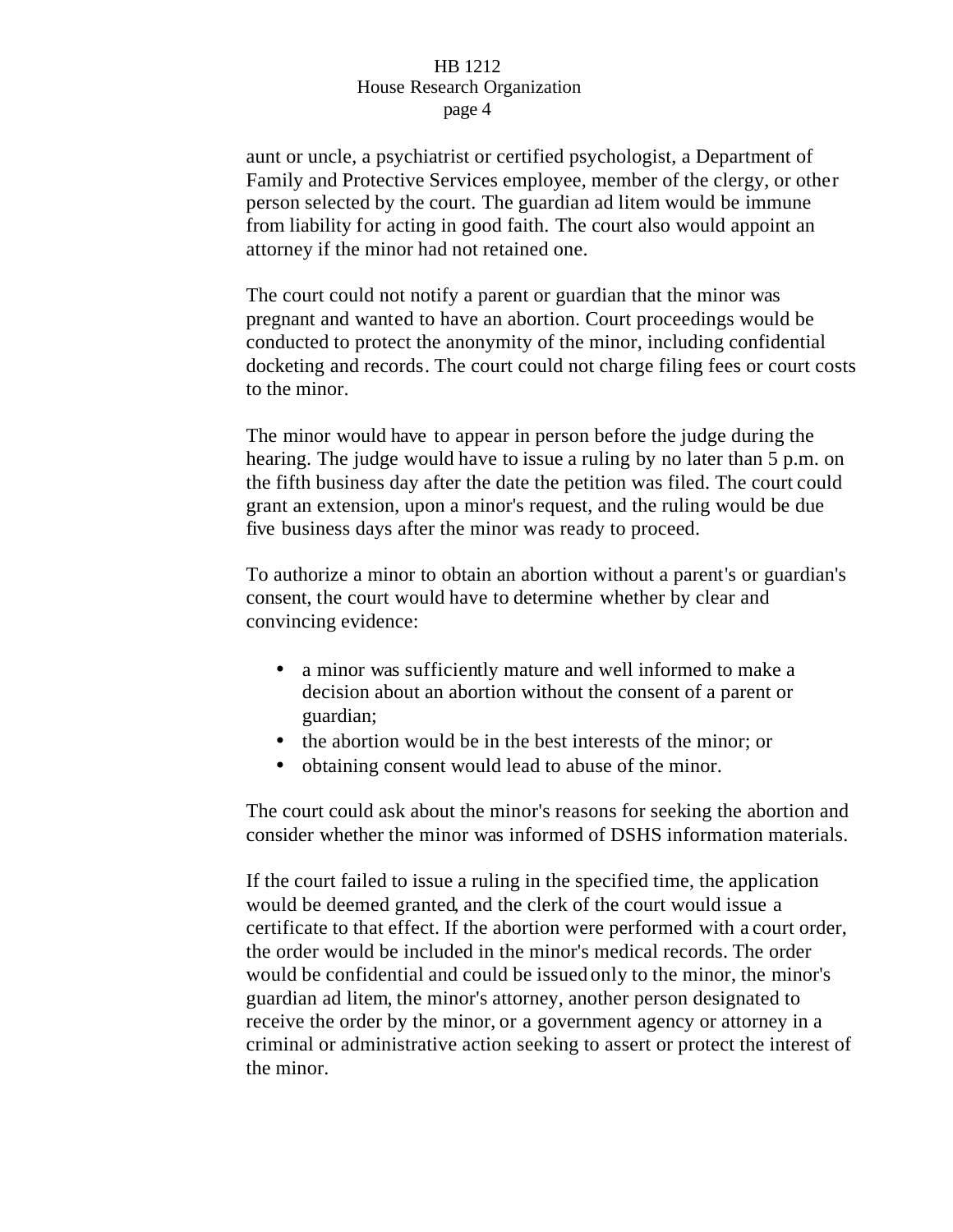The court could order the state to pay costs of an attorney ad litem or guardian ad litem, court costs, court reporter fees.

*Appeals.* A minor could appeal a decision to the court of appeals with jurisdiction over civil matters in the county where the application was filed and could obtain an expedited appeal. The appeals court would have to rule by 5 p.m. on the fifth business day after the date the petition was filed. The court could grant an extension, upon a minor's request, and the ruling would be due five business days after the minor was ready to proceed. If the court failed to issue a ruling in the specified time, the application would be deemed granted, and the clerk of the court would issue a certificate to that effect. Confidentiality, anonymity, record-keeping, prohibiting notification, and fees or court costs also would be in effect for an appeal.

*Reporting.* For each case, the court would report to the Office of Court Administration: the number and style of the case, the applicant's county of residence, the county where the court was located, the filing date of the case, the date of disposition of the case, and the nature of the disposition. The Office of Court Administration would publish annually a report including the county where the court was located and the nature of the disposition in aggregate by judicial region.

*Penalties*. A physician who intentionally, knowingly, recklessly, or with criminal negligence performed an abortion on a minor without consent or in accordance with ch. 34 would commit an offense under the physicians' licensing code, a class A misdemeanor (up to one year in jail and/or a maximum fine of \$4,000). Use of a false identification by a minor would be a defense to prosecution unless the identification were clearly false or the physician knew the patient's actual age or identity.

The bill also would establish coercion of a minor to have an abortion and assault to force a pregnant minor to have an abortion as offenses punishable as a state-jail felony (180 days to two years in a state jail and an optional fine of up to \$10,000).

*Report abuse***.** A physician, guardian ad litem, or attorney who suspected abuse of a minor, including sexual abuse, would be required to report it to appropriate authorities. Information received by DFPS would be confidential unless needed to prove abuse.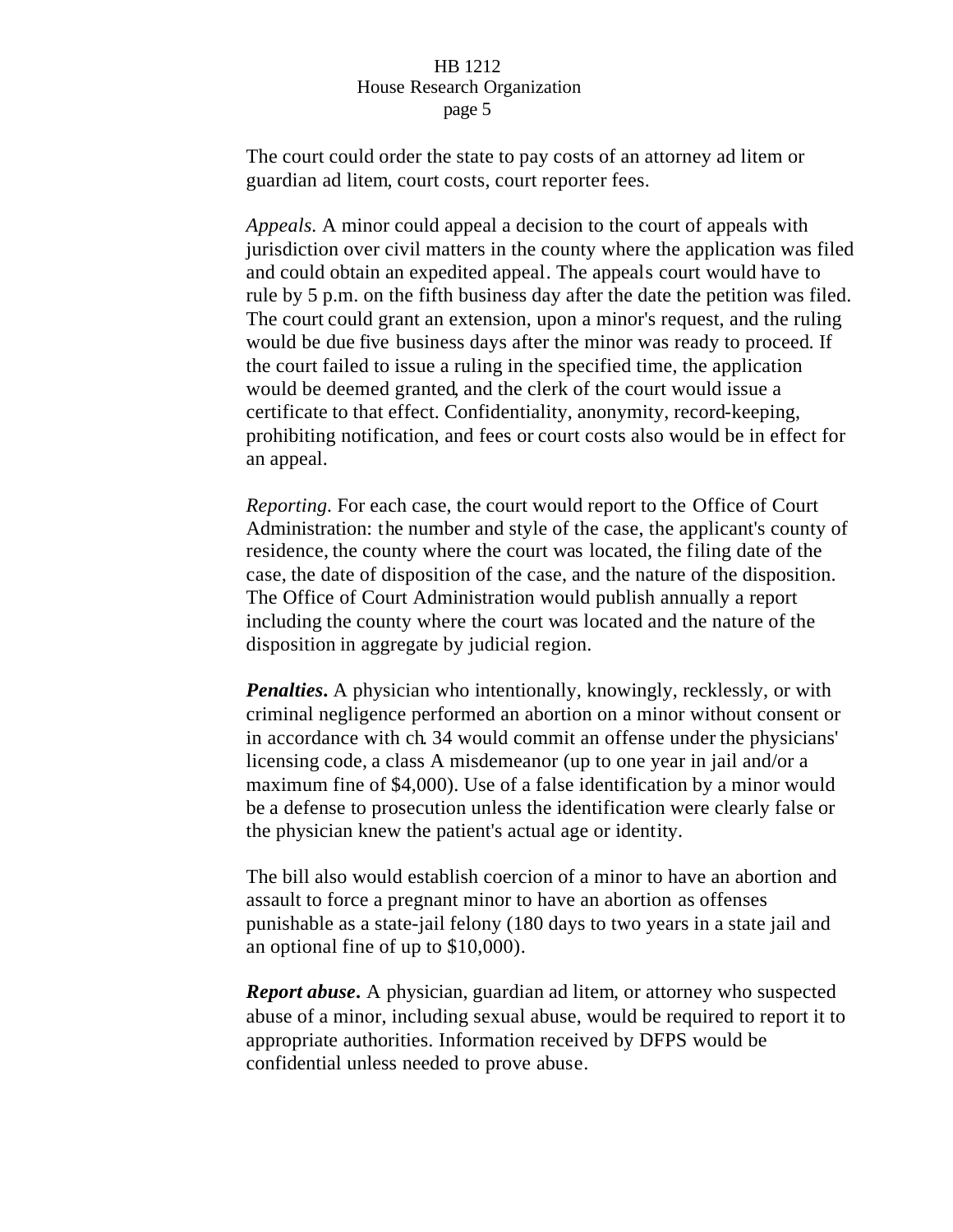*Information materials***.** DSHS would produce and distribute informational materials explaining in English and Spanish the rights of a minor, including judicial bypass procedures, and alternatives to abortion and the health risks associated with abortion.

The bill would take effect September 1, 2005, and would apply to abortions performed on or after January 1, 2006 and to offenses committed on or after that date. A physicians' duty to obtain consent would take effect January 1, 2006.

**SUPPORTERS** SAY: CSHB 1212 would improve parental involvement in a minor's decision about whether or not to have an abortion. While Texas has a notification requirement, physicians do not always follow it, and parents may find out too late or not at all. The bill would make Texas consistent with neighboring states as well as 18 other states currently requiring parental consent.

> Parental involvement is important. By involving parents in a medical procedure performed on their children, parental notification laws could reduce the medical risk to minors. Parents are a key source of important medical information that may be relevant to surgery, such as allergies, medical conditions, and medical histories. After a minor had an abortion, a parent who had been notified could watch for and react to any possible negative consequences, such as infection or depression. Some school districts require consent of the parent before giving children aspirin in school and Texas requires it for ear-piercing, so the state should require parental consent for the much more serious procedure of abortion.

> This bill would not compromise a minor's ability to obtain authorization for an abortion without consent under certain circumstances. The judicial bypass provisions would ensure that the process would be expeditious, and the short delay caused by judicial bypass would not make the abortion more dangerous.

> Parental consent, rather than notification, could make the decision process less difficult for a minor. Under the notification law, a minor whose parents had a moral objection to the procedure could be subject to intense negotiation, threats, or other intervention by parents and others. With required consent, parents have veto power and would not be required to convince their child.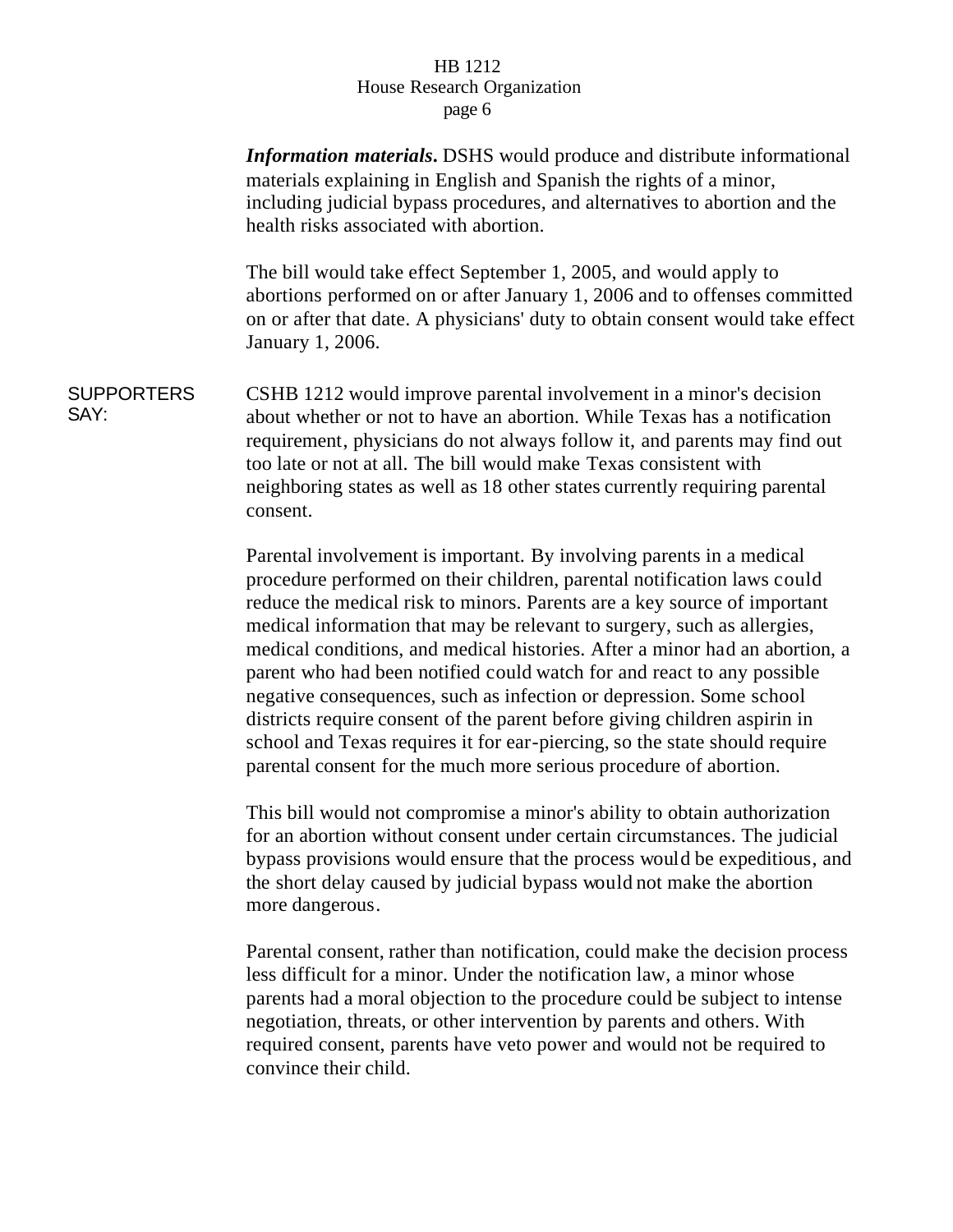*Coercion*. Parents should not be able to force a minor to have an abortion. Some parents believe that it always is the right course of action for their pregnant daughters. Because the law does not explicitly require the consent of the minor, a parent could force a minor to have an abortion against her will. Making it an offense would ensure that coercion carried an appropriate penalty to discourage it from ever happening.

*Judicial bypass***.** HB 1212 would close some of the loopholes in the state's notification laws and wo uld meet the standards set by the U.S. Supreme Court. In *Bellotti v. Baird* (*Bellotti* II), 443 U.S. 622 (1979), the U.S. Supreme Court held that states may limit the rights of minors to have abortions by requiring parental notification or consent, but the minor must have recourse to a meaningful judicial process to circumvent this requirement when necessary. The court held that the bypass procedure must meet four tests. It must be confidential, expeditious, consider the best interest of the minor, and consider the minor's maturity and ability to make her own decisions.

*Confidentiality*. The bill would take every precaution to protect a minor's confidentiality and anonymity during a judicial process. Limiting venue would not necessarily compromise confidentiality as a minor could seek a judicial bypass in the county where the abortion would be performed, which could be far away from the minor's home county. Changing the standard of evidence also would not compromise confidentiality as a minor who was capable of seeking out a judicial bypass also would likely be able to collect evidence to support her case. Whether or not an entire court file should be confidential would be largely up to the Supreme Court to decide, as it did with parental notification, and the intent that the minor be protected with anonymity is quite clear in this bill.

*Expeditious*. Five days is the right balance between a minor's right to an expeditious resolution and to a well-reasoned decision. Two days simply would not be enough time to hold a trial, consider the evidence, and write the decision and findings of fact.

*Best interests.* HB 1212 would better protect the best interests of a minor by requiring a judge to determine if an abortion were in her best interests, not just whether or not parental involvement were in her best interests. By bypassing notification or parental consent, the minor likely would go ahead with an abortion, and the court should ensure that it is the right course of action.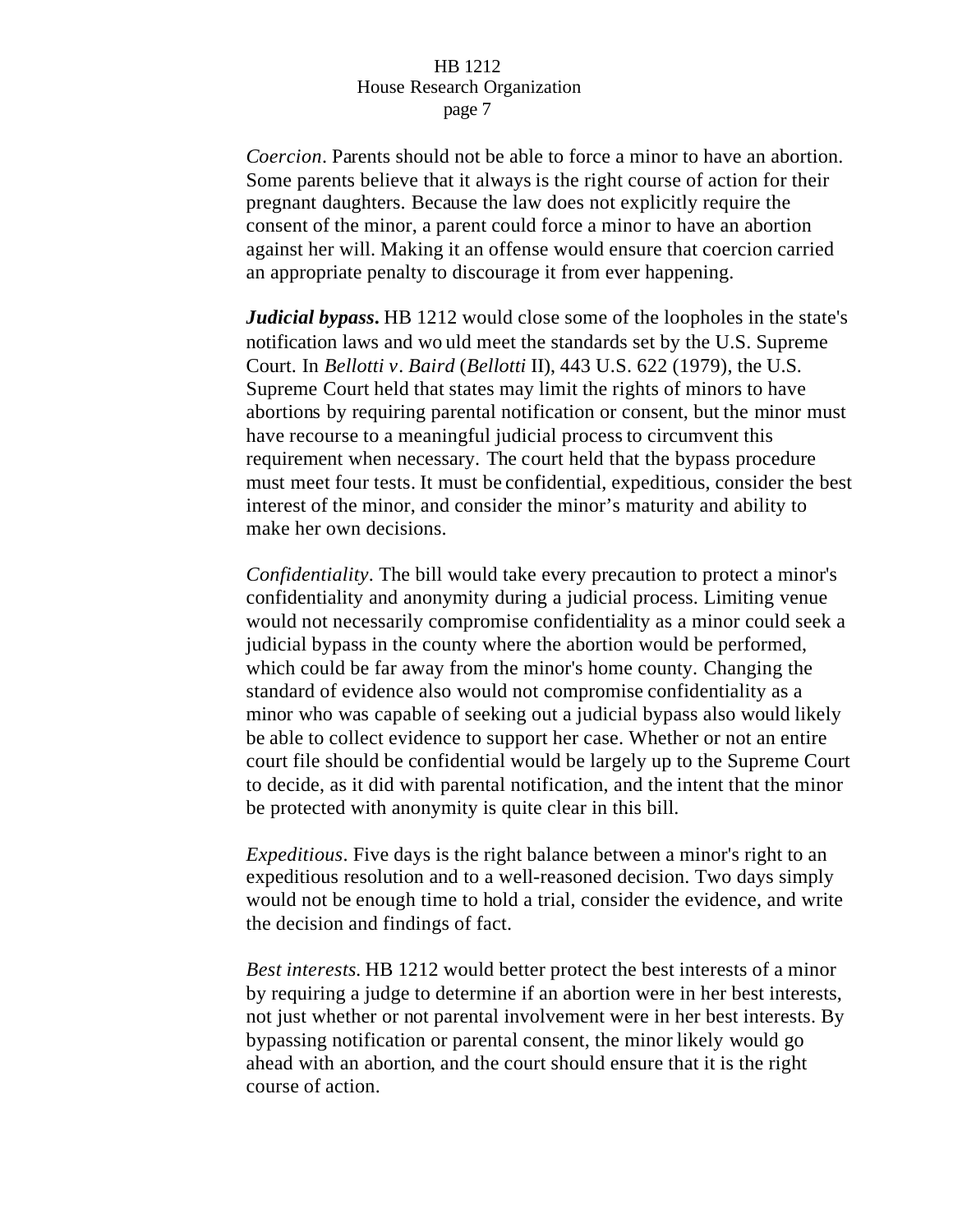The bill would satisfy the "best interests" test because it explicitly states that a guardian ad litem would represent the minor's best interests. Fears that a person could be appointed whose beliefs prevented that person from representing the minor's interests are unfounded. Also, the existing notification law permits judges to appoint a relative or clergy member as guardian ad litem.

*Mature and well-informed minor.* HB 1212 appropriately would offer more guidance to courts in determining whether a minor were mature and well informed enough to make a decision to have an abortion. The standards set by the Texas Supreme Court in considering judicial bypass for parental notification were too low, according to Justice Hecht in his Doe 1 (I) dissenting opinion. The court's guidelines – by not requiring that the information obtained by a minor to show that she is well-informed be complete and balanced by the differing views of those who may oppose abortion – trivialized the requirement. He said that to be entitled to an abortion without parental notification under the court's guidelines, "all a minor need tell the trial court is: that she has consulted with a clinician who told her that abortion presented insignificant physical risks to her, that some people regret having an abortion but not very often, and that she could always have the child and keep it or put it up for adoption; and that she carefully considered all the clinician said." By requiring that the stateissued materials be provided to and understood by a minor, the state would ensure that balanced, neutral information would be available.

*Clear and convincing evidence*. The bill would set a reasonable burden of evidence so that fair weight and consideration could be given all information about the minor. The preponderance of evidence standard established for judicial bypass of notification unfairly weighted the minor's testimony in her favor. The Texas Supreme Court in *In re Jane Doe 4 (I),* issued March 22, 2000, said if the minor's uncontroverted testimony was clear, positive, and direct and not impeached or discredited by other circumstances, the trial court must accept it as fact. The court noted that the minor's testimony would not be controverted because, with bypass proceedings being nonadversarial and confidential, no one would be likely to present contrary evidence challenging the minor's assertions. Without anyone to present contrary testimony, such as a parent or guardian, the minor's testimony has far more weight than it would under other circumstances. By changing the standard of evidence to clear and convincing, the minor's testimony would be given weight relative to other information.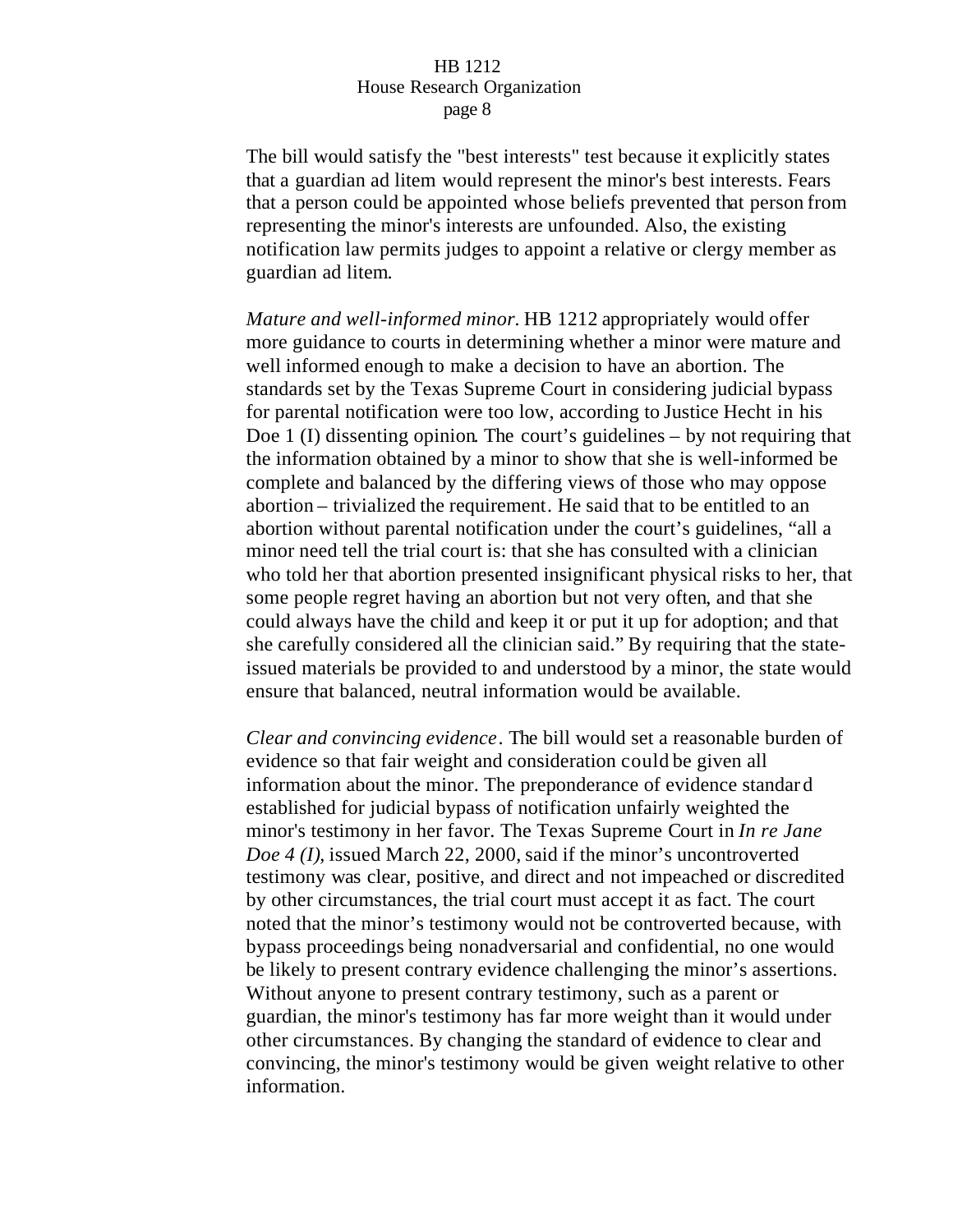*Venue.* Limiting the venue for judicial bypasses to the minor's county of residence or the county where the abortion would be performed would prevent forum shopping. Courts currently may seek reimbursement from the state for costs and fees associated with parental notification judicial bypass cases. By that measure, some counties are overrepresented in the number of judicial bypass cases heard in their courts, suggesting that minors' lawyers may forum shop for sympathetic courts. All cases should be handled without bias one way or another.

*Judiciary information*. This bill would permit aggregate information about judicial bypasses to be made public, allowing Texas residents to evaluate what the judges in their area have worked on. The public should be allowed to know how the judiciary is deciding these cases, so long as the minor's anonymity was protected. Judges are called upon constantly to make difficult decisions that may have political ramifications, and rulings in judicial bypass proceedings are simply another in the long list of such cases. Confidence in the judiciary may erode because the public may believe that judges are allowed to rule on these cases based on their personal views.

# **OPPONENTS** SAY:

The existing notification law adequately ensures parental involvement in a minor's decision about whether or not to have an abortion. Parents who otherwise might be left out of their daughters' life choices have a chance to counsel and advise them. There is no actual evidence that parents are not being notified under the existing law. No court case has been brought by a parent against a provider alleging that the physician performed an abortion on an identified minor without first notifying the parents.

Texas' notification law makes Texas' requirements consistent with those of comparable states, such as New York and Florida that, along with 10 other states, require parental notification. All of Texas' neighboring states do not require consent as New Mexico's and Oklahoma's consent statutes currently are not in effect because they are enjoined by the courts or as a result of an attorney general opinion. California's consent statute also is currently enjoined by the courts based on state constitutional challenges.

Requiring parental consent could endanger a woman's health. Many young women who are pregnant wait as long as possible before seeking medical care and are likely to put off their decisions even longer if required to get consent from parents. Any delay increases the medical risk for a pregnant girl, and the risk grows as the pregnancy progresses. Judicial bypass can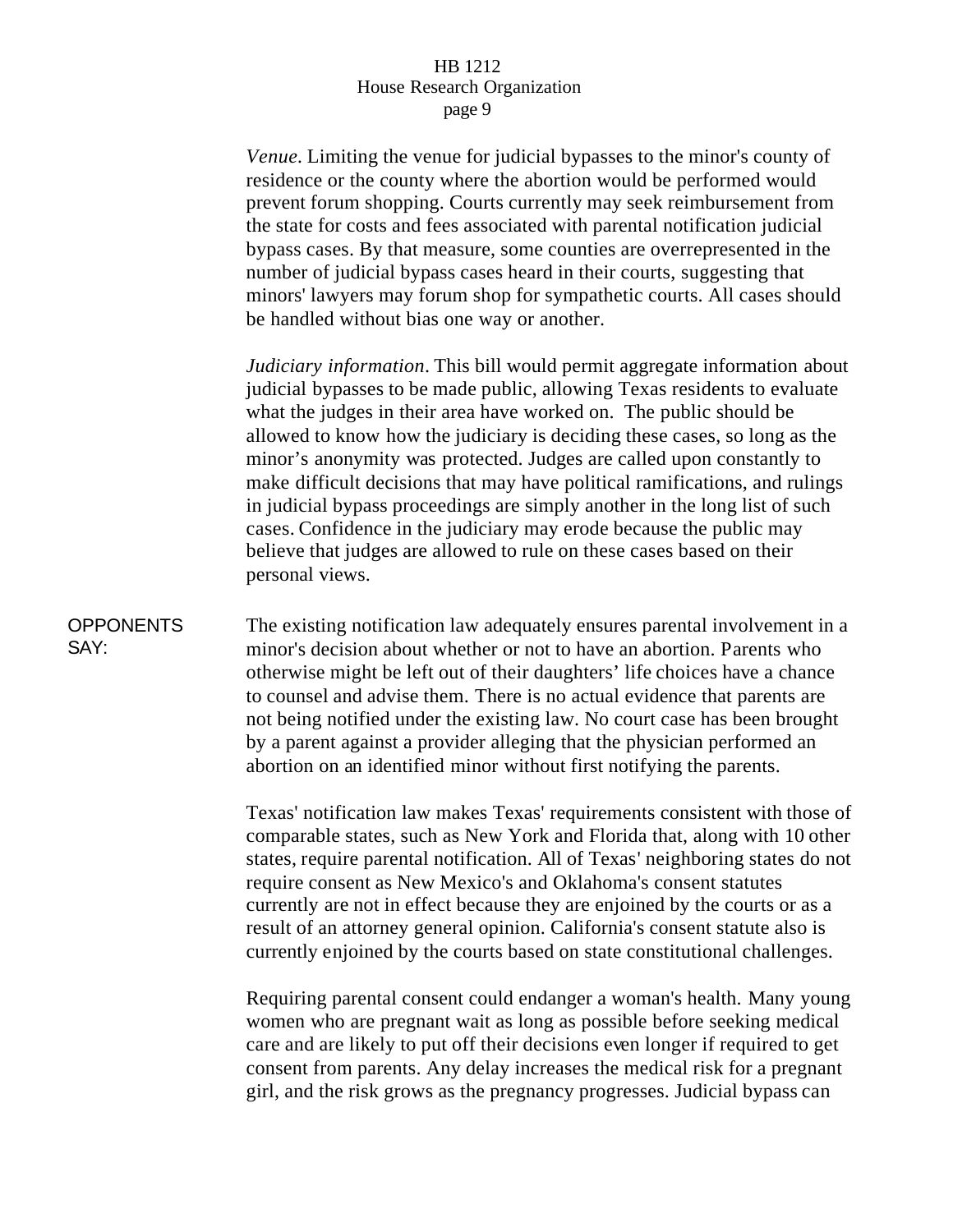delay access to abortion by several weeks because a girl must travel to the county courthouse twice, once to file and once at trial, then at least twice to the abortion provider, and she may have to appeal to a higher court. The timeframes in the notification law are more reasonable. Even though they may delay an abortion, it is not for very long and requires less travel, as the minor may appear by videoconference in court.

In Texas and most other states, minors are assured of confidentiality when they seek sensitive medical services, such as pregnancy and delivery, treatment of sexually transmitted disease, and therapy for drug abuse. These conditions often entail greater health risk than abortion, yet the decision is left to the minor and remains confidential. Mandatory consent for abortion cannot be compared to receiving aspirin in school because school districts have adopted those policies voluntarily to protect themselves from liability concerns.

Requiring parental consent, rather than notification, could increase the number of judicial bypass cases. Young women who have been abandoned by their parents or whose only surviving parent is in jail would be forced to go to court, even if the reason consent could not be obtained was not a parent's objections. The panoply of family situations for young women could not be adequately accounted for under a parental consent law. Notification strikes the right balance between encouraging parental involvement and respecting some women's' family situations.

*Coercion*. No woman should be forced to have an abortion, a philosophy already protected under law. The counseling required before any woman has an abortion includes a thorough discussion of her reasons for wanting an abortion, her understanding of the risks involved, and questions about anyone else who may have motivated her to seek an abortion. The section of HB 1212 that would require the minor's consent to an abortion is a good idea, but creating an offense for "coercion" could have far-reaching consequences.

The definition of coercion in the Penal Code, sec.  $1.07(a)(9)$ , includes a threat, however communicated, to commit an offense, inflict bodily injury in the future on the person threatened or another, accuse a person of any offense, or to expose a person to hatred, contempt, or ridicule. Parents or a boyfriend who believed an abortion wo uld be in the minor's best interest could go to jail under HB 1212 if their discussion were perceived as coercion. The decision should be up to the woman and the emotional and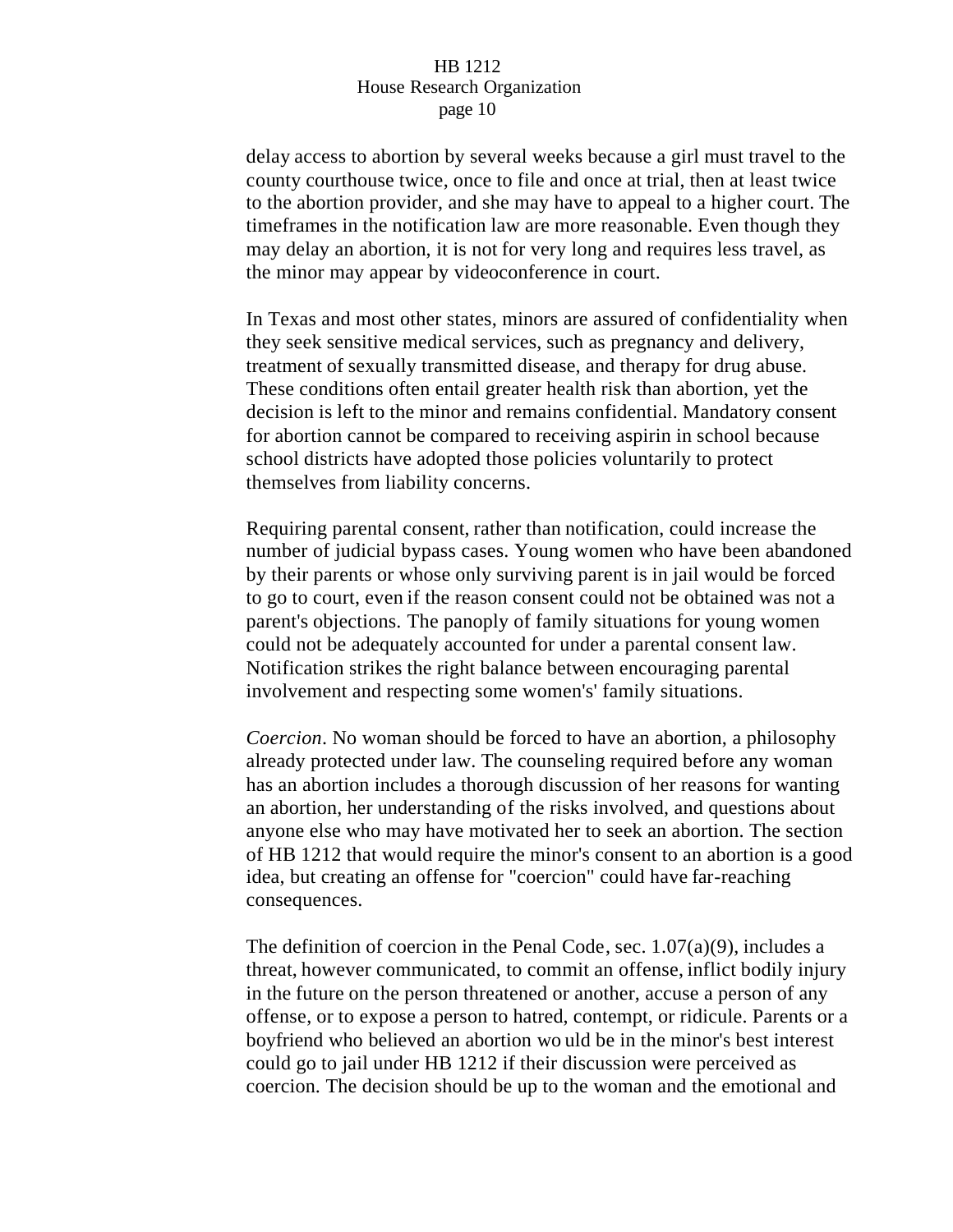heated discussions that could lead up to that decision should not be turned into a criminal offense.

*Judicial bypass***.** The determinations required by a judge in this bill would not meet the standards set by the U.S. Supreme Court in *Bellotti v Baird* (*Bellotti* II).

*Confidentiality*. HB 1212 would fail the confidentiality test in a number of ways, including the potential breach of confidentiality caused by limiting venue. Changing the standard of evidence from preponderance of evidence, as is now required under the notification statute's judicial bypass provisions, to clear and convincing evidence would further compromise confidentiality as the minor's testimony alone would not be sufficient to meet the burden of proof. Obtaining documentary evidence and calling witnesses would compromise confidentiality.

Holding only the court order and application confidential, not the rest of the case file, could permit the public to obtain information about the case and identify the minor. Transcripts of testimony and other documents would be accessible and could contain enough information, such as where the minor goes to school, what activities she may participate in, and what her family life is like, to make identification possible.

*Expeditious.* Five business days may not meet the standard for an expeditious resolution. There is no indication that judges have had a hard time meeting the two-day deadline in the past. The sooner a decision is made, the better is it for the minor.

*Best interests.* Requiring a judge to determine whether or not an abortion was in the best interests of a minor would far exceed the judiciary's authority. The court should decide matters of law relating to the issue before them. In the case of notification or parental consent, the issue before the judge would be whether or not the law requiring notification or consent was in the minor's best interests. Broadening the judiciary's scope to include whether or not the consequence of the decision were appropriate would be akin to a judge, when awarding money to a defendant, deciding what the person should spend the money on.

The requirement that a judge – and not the minor – determine whether or not an abortion was in the minor's best interests arguably could be counter to the U.S. Supreme Court's opinion in *Planned Parenthood of*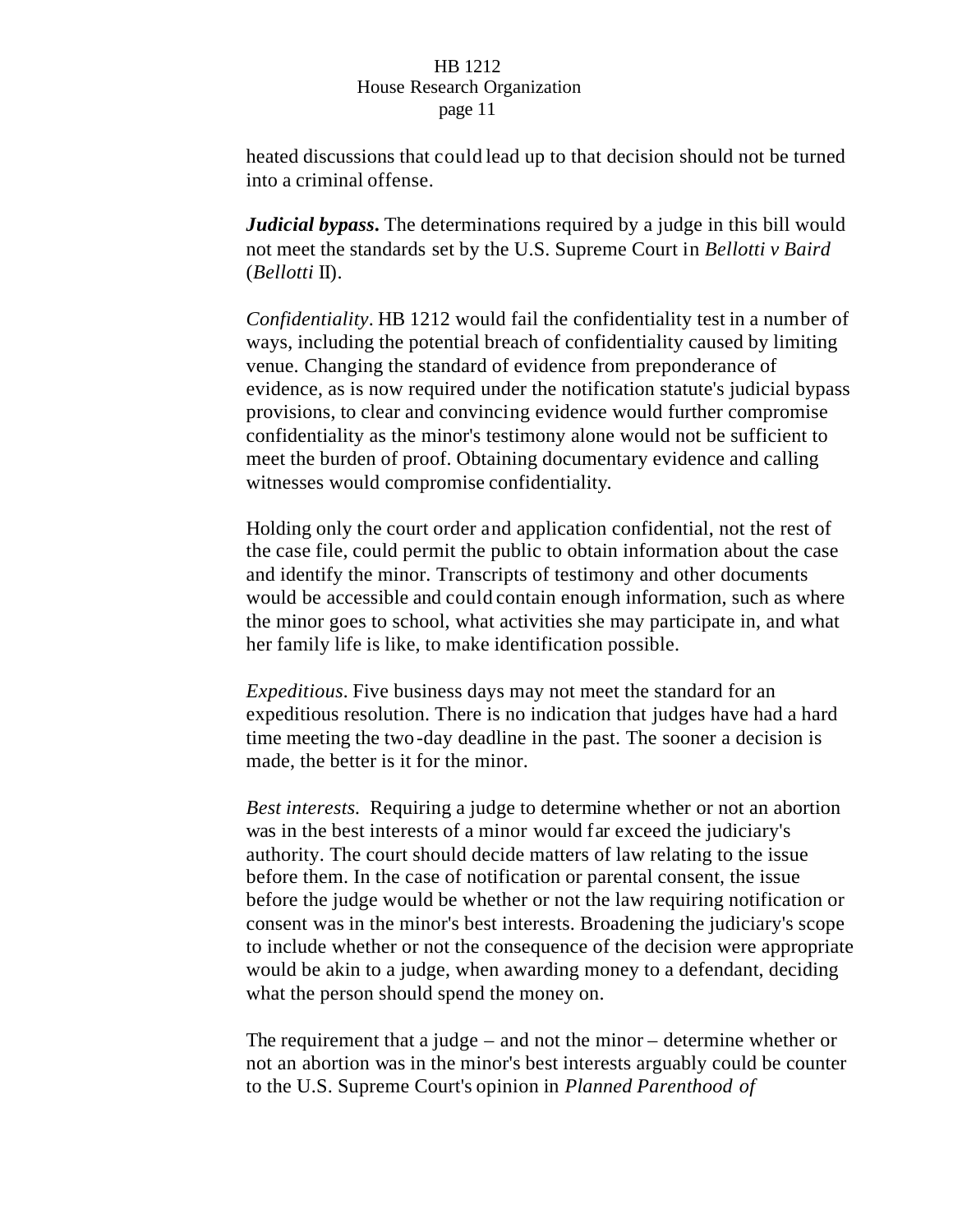*Southeastern Pennsylvania v. Casey*, 505 U.S. 833 (1992) that a consent requirement could not pose a substantial obstacle to a woman's constitutional right ultimately to choose an abortion.

The bill also would fail the "best interests" test because it would not require any special training or qualifications to be a guardian ad litem in one of these cases. A judge could appoint someone without any knowledge of the law or an individual with competing interests, such as a grandparent or uncle whose loyalties could be divided between the minor and the parent. While in the case of an absent parent, this may make sense, it may not be in the complete best interests of the child in many cases.

Explicitly including members of the clergy also could be problematic for the requirement that the guardian ad litem represent the minor's best interests. While many clergy can serve in a completely appropriate counseling role for minors, permitting all clergy, regardless of spiritual or religious beliefs about abortion, to serve as guardian ad litem may not be in the minor's best interests. It also could permit judges who personally object to abortion to stack the proceedings against the minor.

*Mature and well-informed minor.* This bill would put the maturity test in direct conflict with the judge's evaluation. A minor who was mature enough to make the decision to have an abortion should be able to make that decision. This bill, however, would state that the judge would have to make the decision about whether or not an abortion were in the minor's best interests. The provisions in the bill assume no minor is mature enough to make that decision. The Texas Supreme Court in *In re Jane Doe 1,* issued February 25, 2000, held that a trial court should not make a blanket determination that every minor was too immature to make a decision about having an abortion.

The bill would require a minor to be informed by misleading sources of information, namely the scientifically erroneous and inflammatory materials published under the Woman's Right to Know Act. This would be counter to the standards for judicial bypass of parental notification developed by the Texas Supreme Court. This bill would change the source of information from a healthcare provider to a political document that was neither reliable nor informed.

In establishing standards to determine whether a minor was mature and sufficiently well informed, the Texas Supreme Court said, in *In re Jane*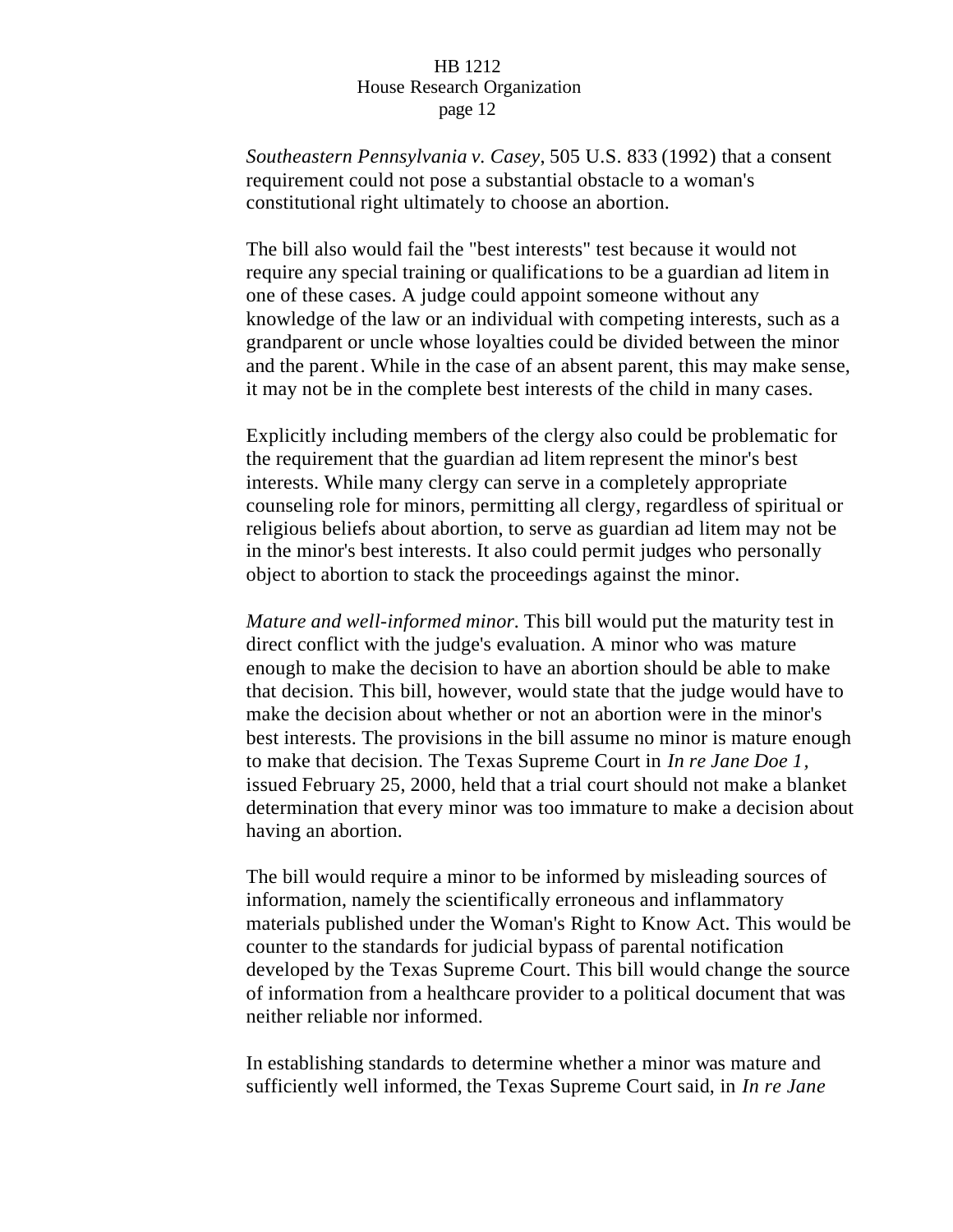*Doe 1*, issued February 25, 2000, that a trial court should take into account the totality of circumstances that the minor presents, including that she is well informed. In order to establish that she is sufficiently we ll informed, a minor must show that she has obt ained information from a healthcare provider about the health risks associated with an abortion and that she understands those risks, she understands the alternatives to abortion, and she is aware of the emotional and psychological aspects of undergoing an abortion. She must show that she has received information about these risks from reliable and informed sources.

*Clear and convincing evidence*. Changing the standard of evidence from preponderance of evidence to clear and convincing would make it nearly impossible for a minor successfully to present her case. Not only does calling witnesses and gathering documentation compromise a minor's confidentiality, it also can be extremely difficult for a person without independent transportation, income, or communication, such as a fax machine, to do. The court should accept as fact a minor's uncontroverted testimony if it was clear, positive , and direct and not impeached or discredited by other circumstances. To require additional support would, in effect, treat a minor's testimony as not factual.

*Venue.* Limiting venue to the county where the minor lived or a nearby county, especially in rural areas, could compromise confidentiality. People working in or attending to other matters at the local courthouse may know the minor and attempts to secure an attorney also could compromise her anonymity in a small county.

The perception that forum shopping goes on today is based on incomplete information. The lawyers on these cases often do the work pro bono, which means their costs would not show up in any expense reports by courts. This can skew the numbers when presented on a county-by-county basis.

*Judiciary information*. The only purpose served by releasing information about the courts that hear these cases — even in aggregate — would be to label judges "pro-choice" or "pro-life" on the basis of their decisions. In rural areas, it could be quite easy to determine which judges were the basis for reports. The release of information could subject judges to unwarranted political attacks to which they could not present a defense because explaining a decision in a particular case could violate the confidentiality of the minor as well as the Code of Judicial Conduct.